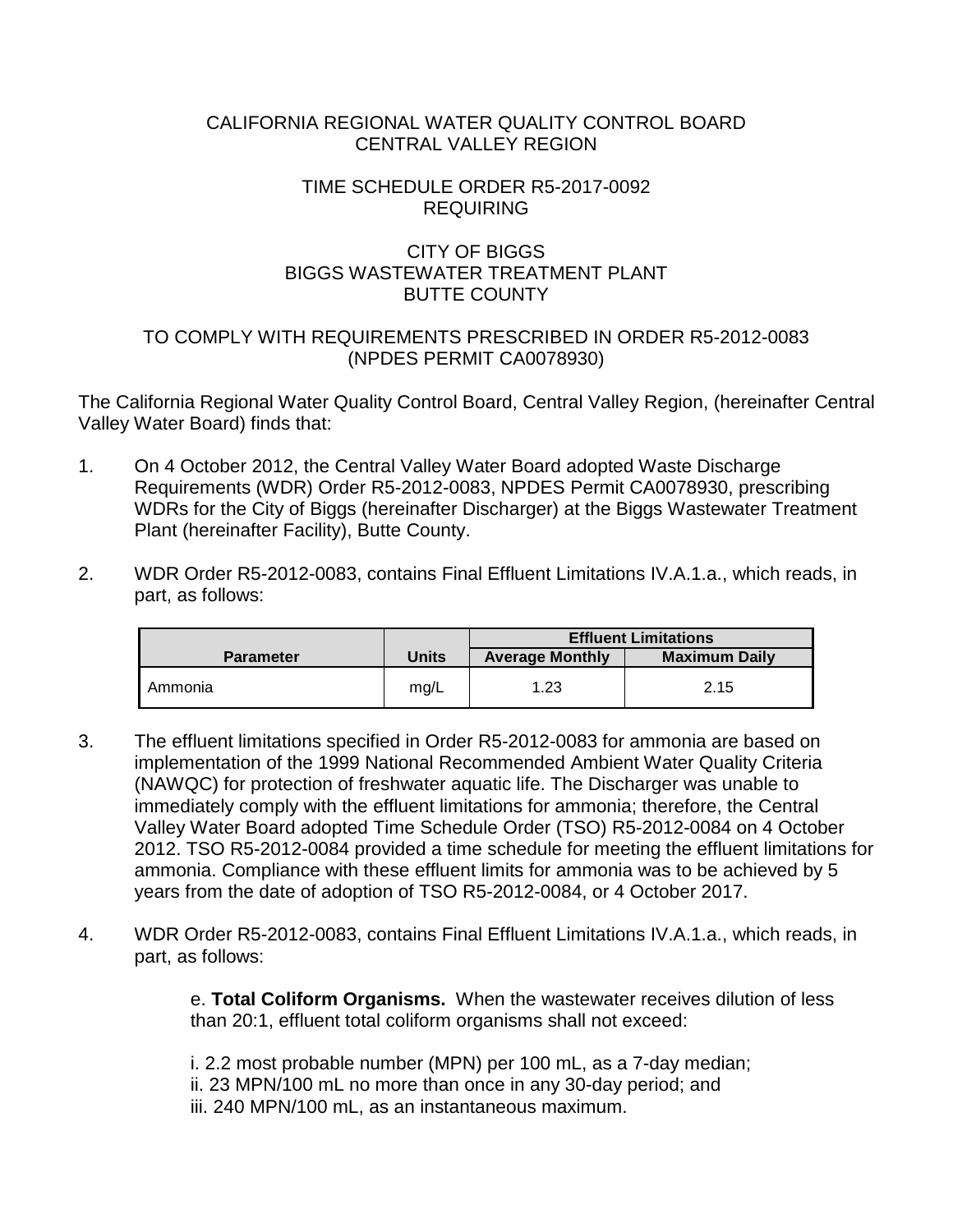5. WDR Order R5-2012-0083, contains Special Provision VI.C.4.c, which reads as follows:

When dilution is <20:1, the Discharger shall operate the treatment system to ensure that the turbidity measured at EFF-001, as described in the MRP (Attachment E), shall not exceed:

i. 2 NTU as a daily average,

ii. 5 NTU not be exceeded more than 5% of the time within a 24-hour period, and iii. 10 NTU as an instantaneous maximum.

6. WDR Order R5-2012-0083, also contains Special Provision VI.C.6, which reads as follows:

> When dilution is <20:1, the wastewater shall be filtered, and adequately disinfected pursuant to the Department of Public Health (DPH; formerly the Department of Health Services) reclamation criteria, CCR, Title 22, division 4, chapter 3, (Title 22), or equivalent, in accordance with the compliance schedule in Section VI.C.7.a, below. Adequately disinfected shall mean that the wastewater meets the total coliform bacterial effluent limits contained in this permit. Filtered means that the wastewater meets the definition of "Filtered Wastewater" contained in California Code of Regulations, title 22, section 60301.320.

7. The Discharger was unable to immediately comply with Special Provisions VI.C.4.c & 6 (filtration, turbidity, and disinfection requirements), therefore, WDR Order R5-2012-0083 provided a time schedule for achieving compliance. Compliance with Other Special Provisions VI.C.4.c & 6 was to be achieved by 5 years from the effective date of WDR Order R5-2012-0083, or 23 November 2017.

### **Need for Time Schedule Extension and Legal Basis**

- 8. Since WDR Order R5-2012-0083 and TSO R5-2012-0084 were adopted, the Discharger has made significant efforts to convert the method of effluent disposal at the Facility from a surface water discharge to land application. Efforts towards compliance have been split into two project phases. As of the date of this Order, Phase 1 is complete and Phase 2 is expected to undergo construction in April 2018. Phase 2 includes the necessary land acquisition and Facility expansion to allow for land application of treated effluent.
- 9. Phase 1 improvements were completed in December 2015 and included the following: upgrades to the headworks (solids screening and disposal, new lift station, and backup pump), SCADA monitoring for the headworks and treatment plant, and a backup generator for the Facility. Phase 1 improvements did not specifically address ammonia compliance or compliance with the filtration and turbidity specifications; however, Phase 1 was financed through a separate State Water Resources Control Board (State Water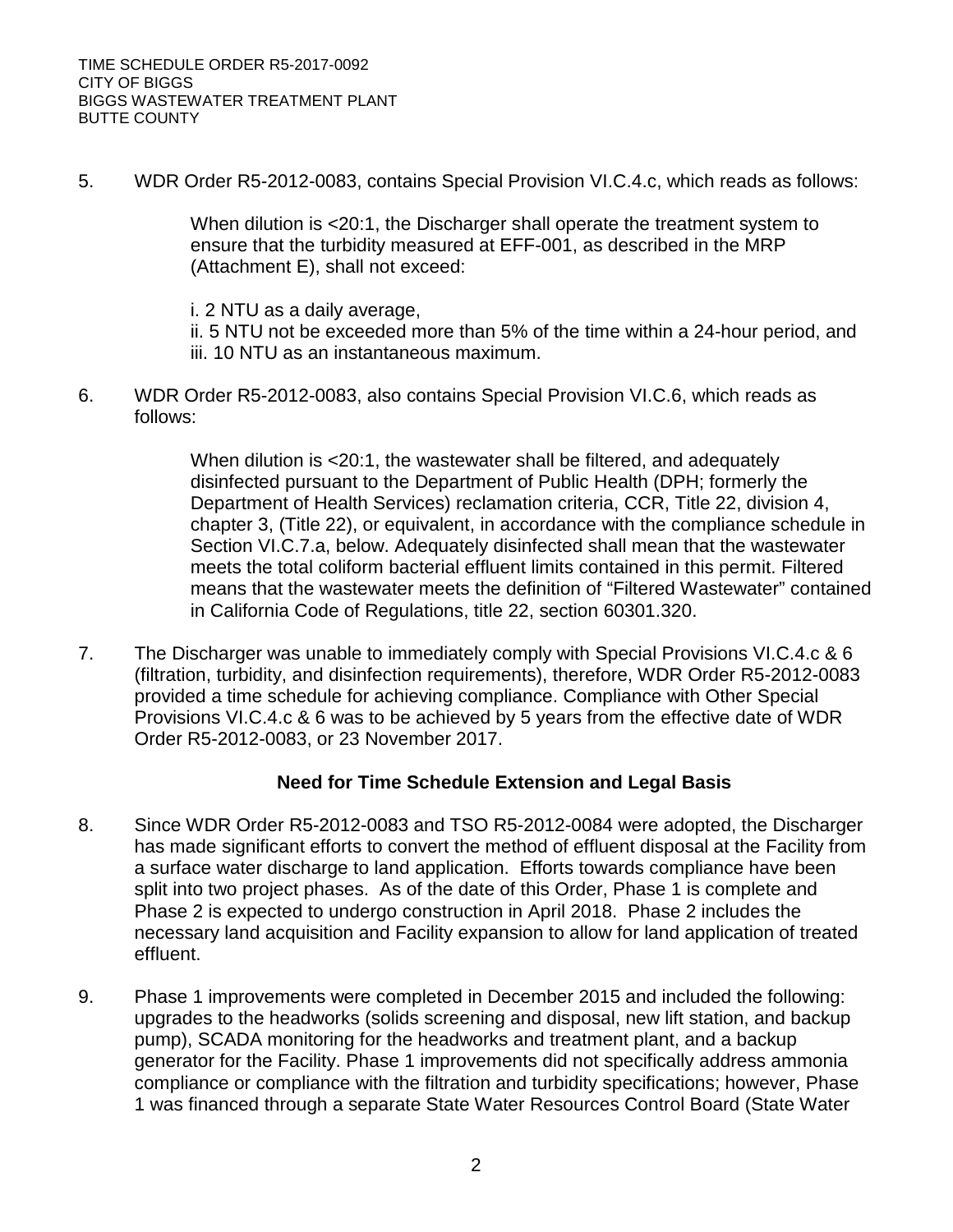Board) State Revolving Fund (SRF) agreement and was constructed first due to environmental constraints with the larger project (Phase 2).

- 10. Phase 2 improvements include, in part, the following: additional SCADA monitoring, effluent pump station, upgraded chlorination dosing system, effluent pipeline, 2-40 million gallon lined storage ponds, irrigation pump station, acquisition of 70 acres of land application area for flood irrigation, a tailwater pond, and installation of 6 groundwater monitoring wells. Phase 2 also includes a baseline groundwater quality investigation.
- 11. The current status of the compliance project is as follows:
	- Environmental Review All environmental permitting and reviews are complete.
	- Land Acquisition 160 acres of land required for this project is being acquired via eminent domain, which has caused project delays. The purchase price for the land will be set during an eminent domain hearing; however, as of the date of this Order, this hearing has been delayed numerous times and no purchase price for the land has been set. Final cost for land acquisition, if substantially more than initial evaluation, may require value engineering to reduce construction cost and re-evaluation of the SRF agreement.
	- Financing The State Water Resources Control Board, Division of Financial Assistance (DFA), has issued the Installment Sale Agreement. The Final purchase price for the land will be updated in the Final Budget Approval for funding with DFA.
- 12. The Discharger is currently unable to meet the 4 October 2017 deadline for compliance with final ammonia effluent limits and the 23 November 2017 deadline for compliance with the filtration, turbidity, and disinfection requirements due to delays in the project permitting, land acquisition, and funding. On 11 April 2017 the Discharger submitted a request and justification for additional time to comply with final effluent limitations for ammonia and the filtration, turbidity, and disinfection requirements. The submittals included justification for a time schedule for compliance which included: (a) documentation that diligent efforts have been made to quantify pollutant levels in the discharge and the sources of the pollutant in the waste stream; (b) documentation of source control measures and/or pollution minimization measures currently underway or completed; (c) a proposal for additional or future source control measures and pollutant minimization actions; and (d) a demonstration that the proposed schedule is as short as practicable.

# **Mandatory Minimum Penalties**

13. Water Code sections 13385, subdivisions (h) and (i) require the Central Valley Water Board to impose mandatory minimum penalties (MMPs) upon dischargers that violate certain effluent limitations. Water Code section 13385, subdivision (j)(3) exempts the waste discharge from MMPs "*where the waste discharge is in compliance with either a cease and desist order issued pursuant to Section 13301 or a time schedule order issued*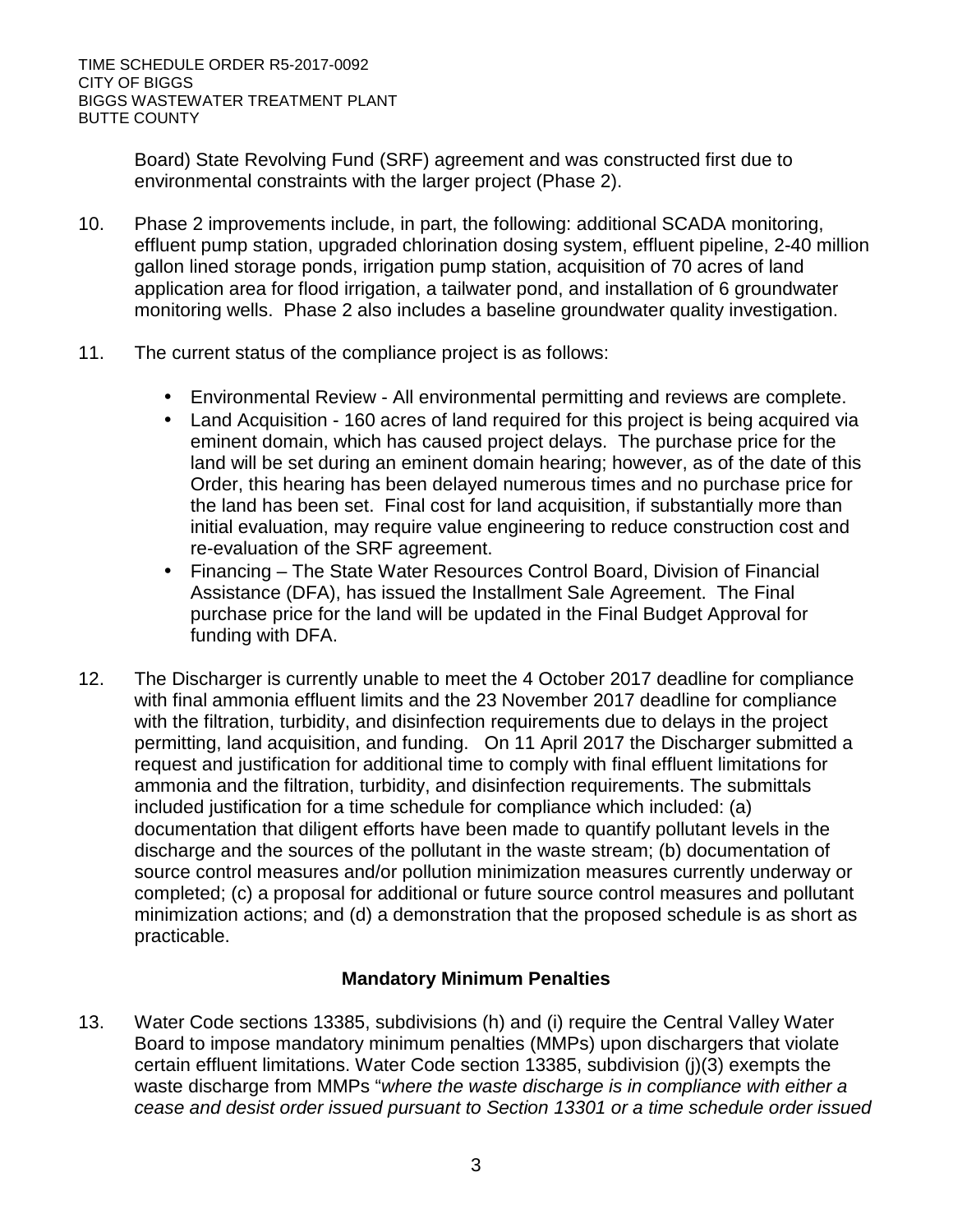*pursuant to Section 13300 or 13308, if all the* [specified] *requirements are met...for the purposes of this subdivision, the time schedule may not exceed five years in length...*".

- 14. The filtration, turbidity, and disinfection requirements contained in WDR Order R5-2012- 0083, Special Provisions VI.C.4.c & 6 are not effluent limitations; therefore pursuant to Water Code section 13385, violations of the filtration, turbidity, and disinfection requirements are not subject to MMPs. Violations of effluent limitations for ammonia and total coliform are subject to MMPs. Therefore, this Order provides protection from MMPs for violations of effluent limitations for ammonia and total coliform only.
- 15. In accordance with Water Code section 13385, subdivision (j)(3)(A) through (D), the Central Valley Water Board finds that, based upon results of effluent monitoring, the Discharger is not able to consistently comply with the effluent limitations for ammonia and total coliform (when wastewater receives less than 20:1 dilution in the receiving water). These limitations are based on new requirements that became applicable to the Order after the effective date of the waste discharge requirements, and after 1 July 2000, for which new or modified control measures are necessary in order to comply with the limitation, and the new or modified control measures cannot be designed, installed, and put into operation within 30 calendar days.
- 16. Per the requirements of Water Code section 13385, subdivisions (j)(3)(A) through (D), the Central Valley Water Board finds that:
	- a. This Order specifies the actions that the Discharger is required to take in order to correct the ammonia effluent violations that would otherwise be subject to Water Code sections 13385(h) and 13385(i).
	- b. To comply with final effluent limitations for ammonia and total coliform (when wastewater receives less than 20:1 dilution in the receiving water), the Discharger has determined that additional treatment facilities and/or additional source control measures must be implemented at the Facility.
	- c. This Order establishes a time schedule to bring the waste discharge into compliance with final effluent limitations that is as short as possible, taking into account technological, operational, and economic factors that affect design, development, and implementation of control measures that are necessary to comply with ammonia and total coliform (when wastewater receives less than 20:1 dilution in the receiving water) effluent limitations.
- 17. The final effluent limitations for ammonia and total coliform (when wastewater receives less than 20:1 dilution in the receiving water) became applicable to the waste discharge on 23 November 2012. By statute, a Time Schedule Order may provide protection from MMPs for no more than five years, except as provided in Water Code section 13385, subdivision (j)(3)(C)(ii)(II). Five years from the effective date of the new ammonia and filtration, turbidity, and disinfection requirements is 23 November 2017.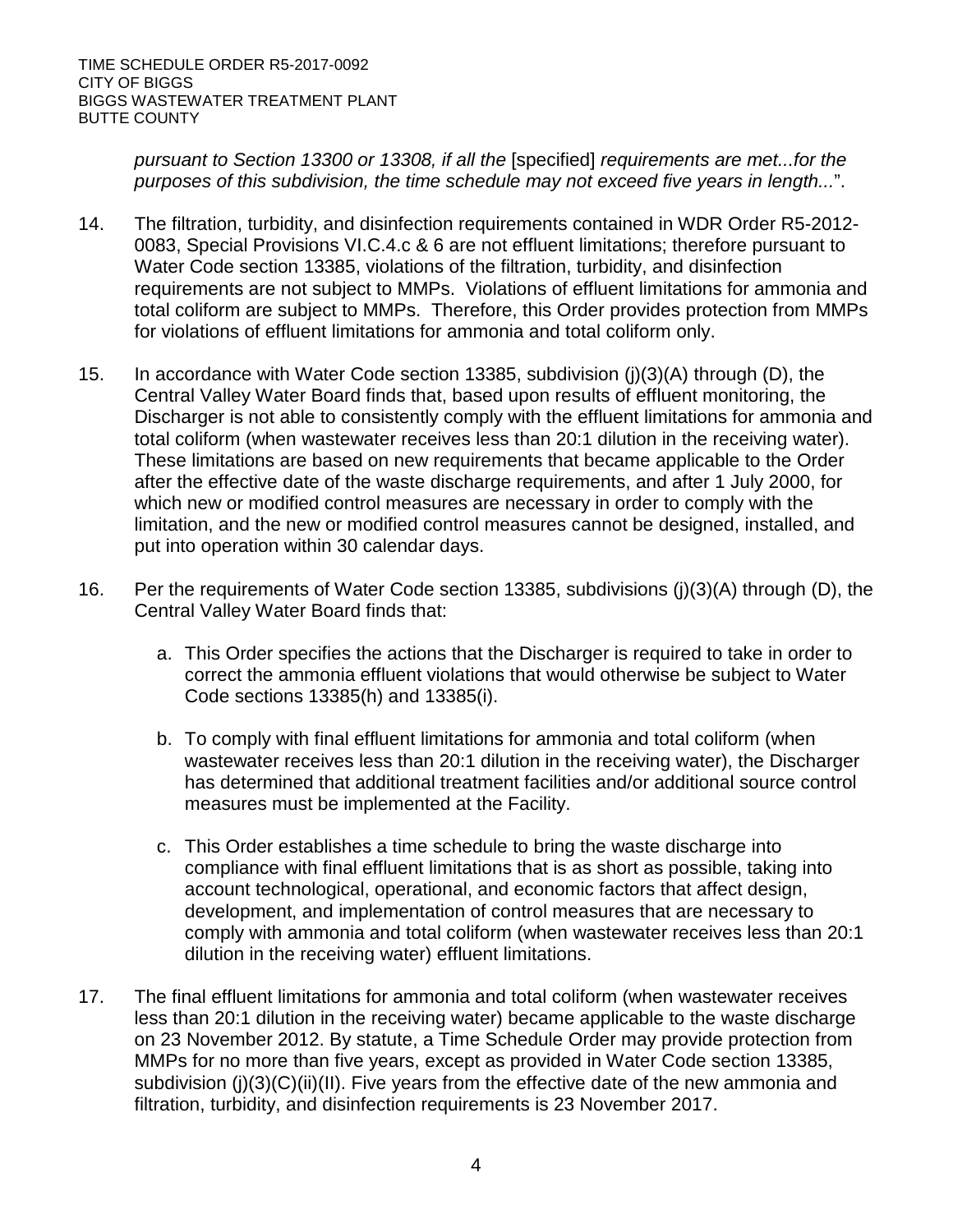- 18. The Discharger has demonstrated that approximately two years (November 2019) is a necessary amount of time to comply with final effluent limitations for ammonia and total coliform (when wastewater receives less than 20:1 dilution in the receiving water) and to comply with the filtration and turbidity specifications.
- 19. The Discharger has not previously been provided a time schedule order for protection from MMPs from violations of final effluent limitations for total coliform. The final effluent limitations for total coliform were effective on 23 November 2012. A time schedule from the effective date of this Order until 30 November 2019 may be provided pursuant to Water Code section 13385, subdivision (j)(3)(A) through (D) to allow for protection from MMPs for violations of the final effluent limitations for total coliform.
- 20. New effluent limitations for ammonia became effective on 23 November 2012. TSO R5- 2012-0084, issued pursuant to Water Code section 13385, subdivision (j)(3)(A) through (D), provides a schedule for compliance with the effluent limitations for ammonia and protection from MMPs for violations of final effluent limitations for ammonia until 4 October 2017. The time schedule providing protection from MMPs for violations of effluent limitations for ammonia may be extended pursuant to Water Code section 13385, subdivision  $(j)(3)(C)(ii)(II)$ .
- 21. Per the requirements of Water Code section 13385(j)(3)(C)(ii)(II), following a public hearing, and upon a showing that the Discharger is making diligent progress toward bringing the waste discharge into compliance with the effluent limitation, the Central Valley Water Board may extend the time schedule for an additional period not exceeding five years in length, if the Discharger demonstrates that the additional time is necessary to comply with the effluent limitation. In accordance with Water Code section 13385, subdivision (i)(3)(C)(ii)(II), the total length of the extended time schedule does not exceed five years in length. The Central Valley Water Board finds, as described in previous findings in this Order, that the Discharger has demonstrated due diligence to bring the waste discharge into compliance with final effluent limitations for ammonia contained in WDR Order R5-2012-0083. Furthermore, the Discharger has demonstrated that additional time is necessary to comply with the final effluent limitations for ammonia contained in WDR Order R5-2012-0083.
- 22. Compliance with this Order exempts the Discharger from MMPs for violations of the final effluent limitations for ammonia and total coliform (when wastewater receives less than 20:1 dilution in the receiving water) found in WDR Order R5-2012-0083 from the date of this Order's adoption (11 August 2017) until 30 November 2019.
- 23. In accordance with Water Code section 13385(j)(3)(C)(ii)(II), the total length of protection from mandatory minimum penalties for violation of the final effluent limitations ammonia does not exceed ten years. The initial five year time schedule as allowed pursuant to Water Code section 13385, section (j)(3)(C)(i) expires 23 November 2017 for the ammonia effluent limits. An extended time schedule period from the effective date of this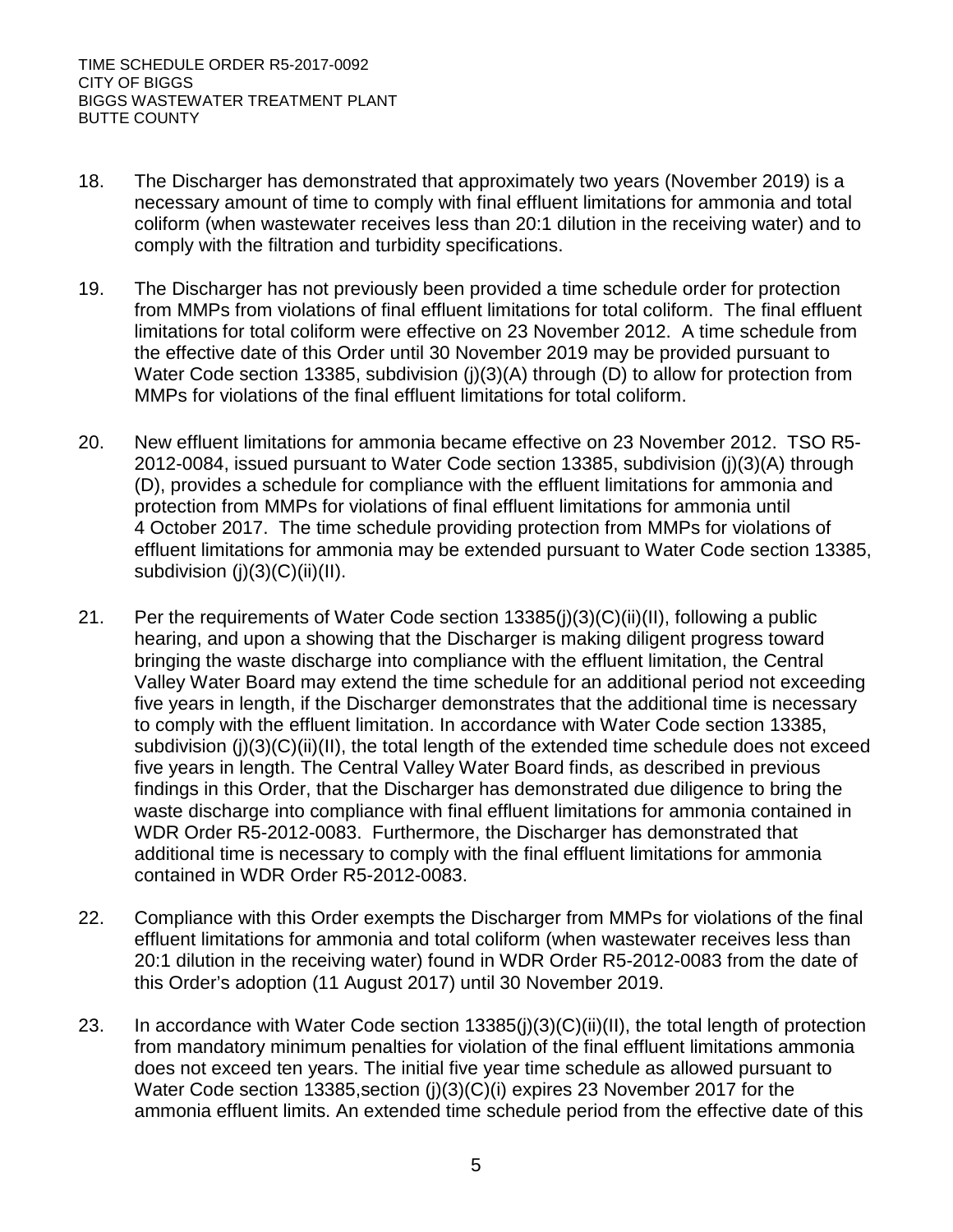Order until 30 November 2019 for ammonia effluent limits is pursuant to Water Code section 13385(j)(3)(C)(ii)(II).

- 24. In accordance with Water Code section 13385(j)(3)(C)(i), the total length of protection from mandatory minimum penalties for the violation of final effluent limitations for total coliform does not exceed five years. A time schedule period from the effective date of this Order until 30 November 2019 for total coliform effluent limits is pursuant to Water Code section 13385(j)(3)(A) through (D).
- 25. This Order provides a time schedule for completing actions necessary to ensure compliance with the final effluent limitations for ammonia and total coliform contained in WDR Order R5-2012-0083. Since the time schedule for completion of actions necessary to bring the waste discharge into compliance exceeds one year, this Order includes interim effluent limitations and interim requirements and dates for their achievement.
- 26. This Order includes new performance-based interim effluent limitations for ammonia. Interim ammonia effluent limitations consist of a maximum daily effluent limitation (MDEL) and an average monthly effluent limitation (AMEL) derived using sample data provided by the Discharger. In developing the performance-based interim AMEL, where there are 10 data points or more and only once per month sampling is required, sampling and laboratory variability is accounted for by establishing interim effluent limitations that are based on normally distributed data where 99.9 percent of the data points will lie within 3.3 standard deviations of the mean (*Basic Statistical Methods for Engineers and Scientists*, Kennedy and Neville, Harper and Row, 3rd Edition, January 1986). When at least 80 percent of the data points are reported as non-detect (ND) values, or if there are less than 10 data points available, the interim AMEL is based on 3.11 times the maximum observed effluent concentration (MEC) when once per month sampling is required. Additionally, if either of these procedures produces an interim AMEL less than the MEC, the MEC is sometimes established as the interim AMEL. The interim MDEL can be calculated by multiplying the calculated AMEL with a multiplier from Table 2 (which is each parameters MDEL multiplier divided by their AMEL multiplier) of the *Policy for Implementation of Toxics Standards for Inland Surface Waters, Enclosed Bays, and Estuaries of California*. To calculate the coefficient of variation (COV), division of sample variance by sample mean was completed using historical records. In this case, based on best professional judgment, and evaluation of the facility performance, the interim AMEL and MDEL for ammonia are set at 24.0 mg/L and 44.6 mg/L, respectively.

January 2016 through December 2016 effluent data were used in calculating interim effluent limitations for ammonia. The following table summarizes the calculation of the interim effluent limitations: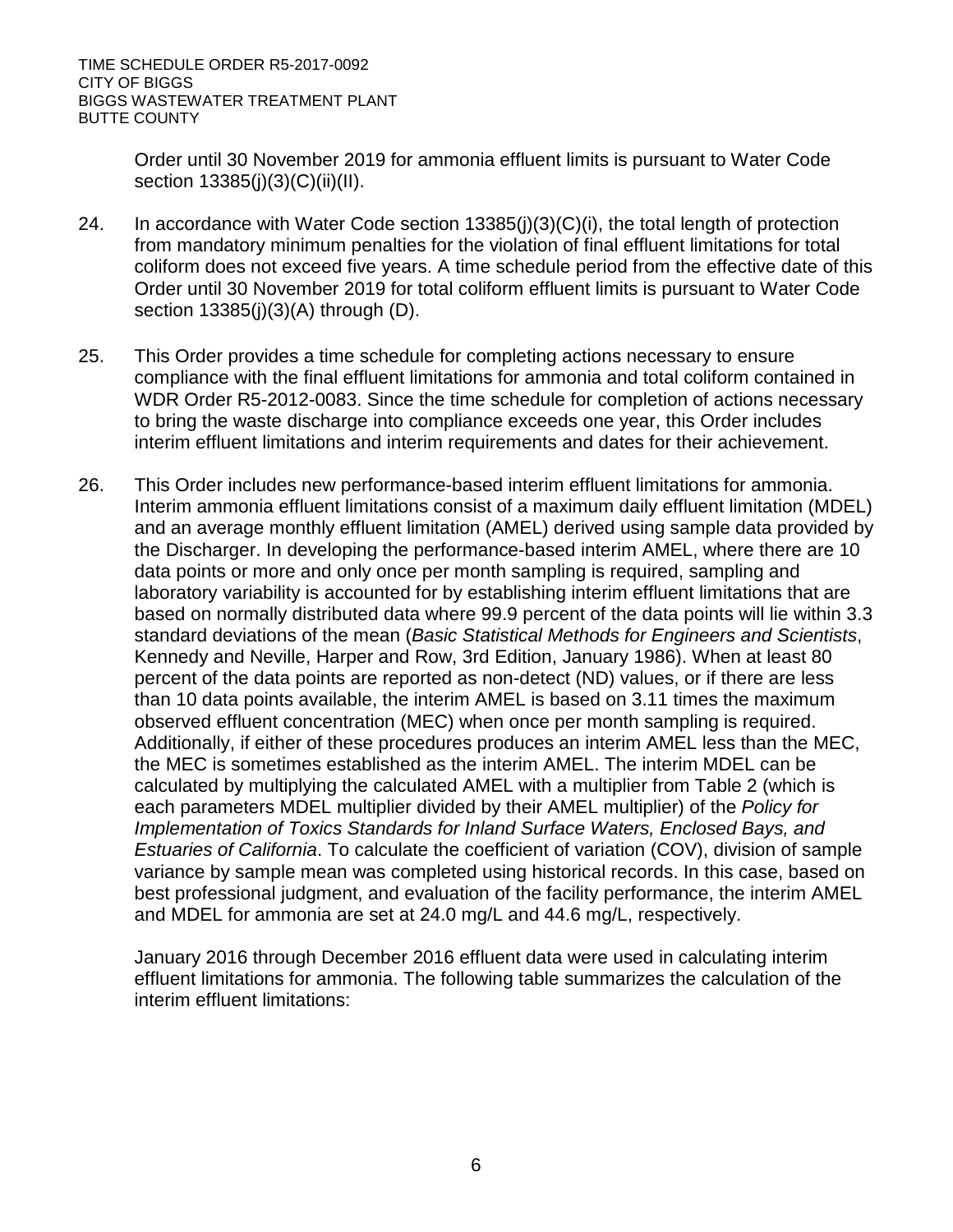## **Interim Effluent Limitation Calculation Summary**

| <b>Parameter</b> | Units | # of<br><b>Samples</b> | <b>Mean</b> | <b>Standard</b><br><b>Deviation</b> | COV  | 99.9% | <b>MEC</b> | <b>Interim</b><br><b>AMEL</b> | Interim<br><b>MDEL</b> |
|------------------|-------|------------------------|-------------|-------------------------------------|------|-------|------------|-------------------------------|------------------------|
|                  |       |                        |             |                                     |      |       |            |                               |                        |
| Ammonia          | mq/L  | 52                     | 8.6         | 4.4                                 | 0.50 | 22.5  | 26         | 24.0                          | 44.6                   |

27. Existing effluent limits for total coliform are based on the recommendations from the State Water Resources Control Board, Division of Drinking Water (DDW), based on the requirements of Title 22. DDW recommends total coliform effluent limitations, when dilution is less than 20:1, of 2.2 MPN/100 mL as a 7-day median; 23 MPN/100 mL, not to be exceeded more than once in any 30-day period; and 240 MPN/100 mL as an instantaneous maximum. Because the Discharger cannot currently comply with these requirements, the interim effluent limitations for total coliform have been set at the next regulatory threshold as recommended by DDW when dilution is greater than 20:1. DDW recommends total coliform effluent limitations, when dilution is greater than 20:1, of 23 MPN/100 mL, as a 7-day median; and 240 MPN/100 mL, no more than once in any 30 day period. Therefore, when the wastewater receives less than 20:1 dilution in the receiving water, the interim total coliform limits are as follows:

i. 23 MPN/100 mL, as a 7-day median, and

ii. 240 MPN/100 mL, no more than once in any 30-day period.

- 28. The Central Valley Water Board finds that the Discharger can maintain compliance with interim effluent limitations included in this Order. Interim effluent limitations are established when compliance with final effluent limitations cannot be achieved by the existing Facility. Discharge of constituent concentrations in excess of final effluent limitations, but in compliance with interim effluent limitations, can significantly degrade water quality and adversely affect beneficial uses of the receiving stream on a long-term basis. Interim effluent limitations, however, establish an enforceable ceiling concentration until compliance with final effluent limitations can be achieved.
- 29. If an interim effluent limitation contained in this Order is exceeded, then the Discharger is subject to MMPs for that particular exceedance as it will no longer meet the exemption in Water Code section 13385, subdivision (j)(3). It is the intent of the Central Valley Water Board that a violation of an interim AMEL subjects the Discharger to only one MMP for that monthly averaging period. In addition, a violation of an interim MDEL subjects the Discharger to one MMP for the day in which the sample was collected.
- 30. As described in Finding 7 of this Order, WDR Order R5-2012-0083 provided a time schedule with a final date for achieving compliance with the filtration, turbidity, and disinfection requirements of 23 November 2017. This Order extends the final date for achieving compliance with the filtration, turbidity, and disinfection requirements to 30 November 2019.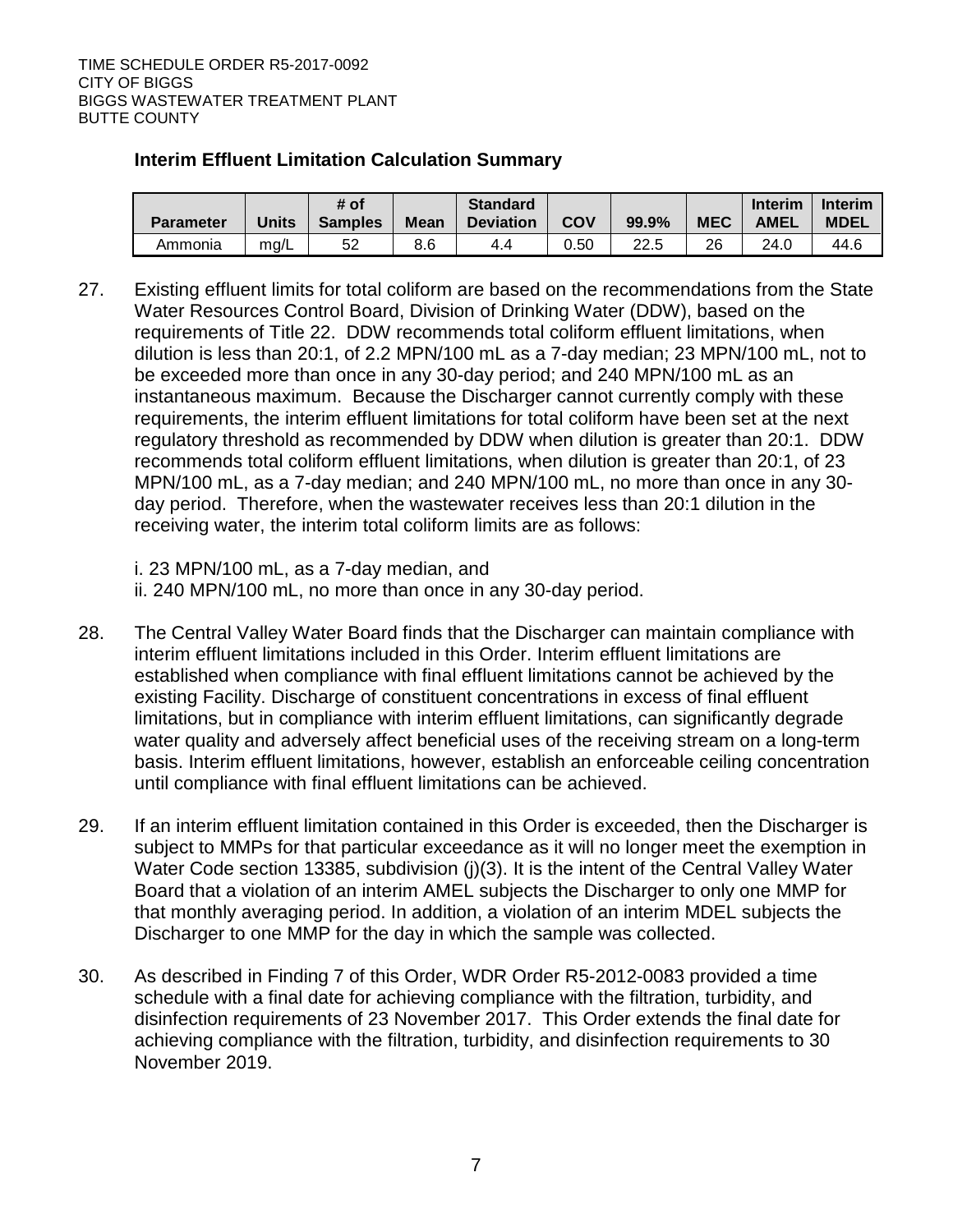TIME SCHEDULE ORDER R5-2017-0092 CITY OF BIGGS BIGGS WASTEWATER TREATMENT PLANT BUTTE COUNTY

### **Other Regulatory Requirements**

- 31. Water Code section 13300 states: "*Whenever a regional board finds that a discharge of waste is taking place or threatening to take place that violates or will violate requirements prescribed by the regional board, or the state board, or that the waste collection, treatment, or disposal facilities of a discharger are approaching capacity, the board may require the discharger to submit for approval of the board, with such modifications as it may deem necessary, a detailed time schedule of specific actions the discharger shall take in order to correct or prevent a violation of requirements*."
- 32. Water Code section 13267 states in part: *"In conducting an investigation specified in subdivision (a), the regional board may require that any person who has discharged, discharges, or is suspected of having discharged or discharging, or who proposes to discharge waste within its region, or any citizen or domiciliary, or political agency or entity of this state who has discharged, discharges, or is suspected of having discharged or discharging, or who proposes to discharge, waste outside of its region that could affect the quality of waters within its region shall furnish, under penalty of perjury, technical or monitoring program reports which the regional board requires. The burden, including costs, of these reports shall bear a reasonable relationship to the need for the report and the benefits to be obtained from the reports. In requiring those reports, the regional board shall provide the person with a written explanation with regard to the need for the reports, and shall identify the evidence that supports requiring that person to provide the reports."*
- 33. The Discharger owns and operates the Facility which is subject to this Order. The technical and monitoring reports required by this Order are necessary to determine compliance with the WDRs and with this Order.
- 34. Issuance of this Order is exempt from provisions of the California Environmental Quality Act (Pub. Resources Code, section 21000 et seq.) (CEQA) pursuant to Water Code section 13389, since the adoption or modification of a NPDES permit for an existing source is statutorily exempt and this Order only serves to implement a NPDES permit (*Pacific Water Conditioning Ass'n, Inc. v. City Council of City of Riverside* (1977) 73 Cal.App.3d 546, 555-556). Issuance of this Order is also exempt from CEQA pursuant to California Code of Regulations, title 14, section 15321, subdivision (a)(2).
- 35. On 11 August 2017, in Rancho Cordova, California, after due notice to the Discharger and all other affected persons, the Central Valley Water Board conducted a public hearing at which evidence was received to consider a Time Schedule Order under Water Code section 13300 to establish a time schedule to achieve compliance with waste discharge requirements.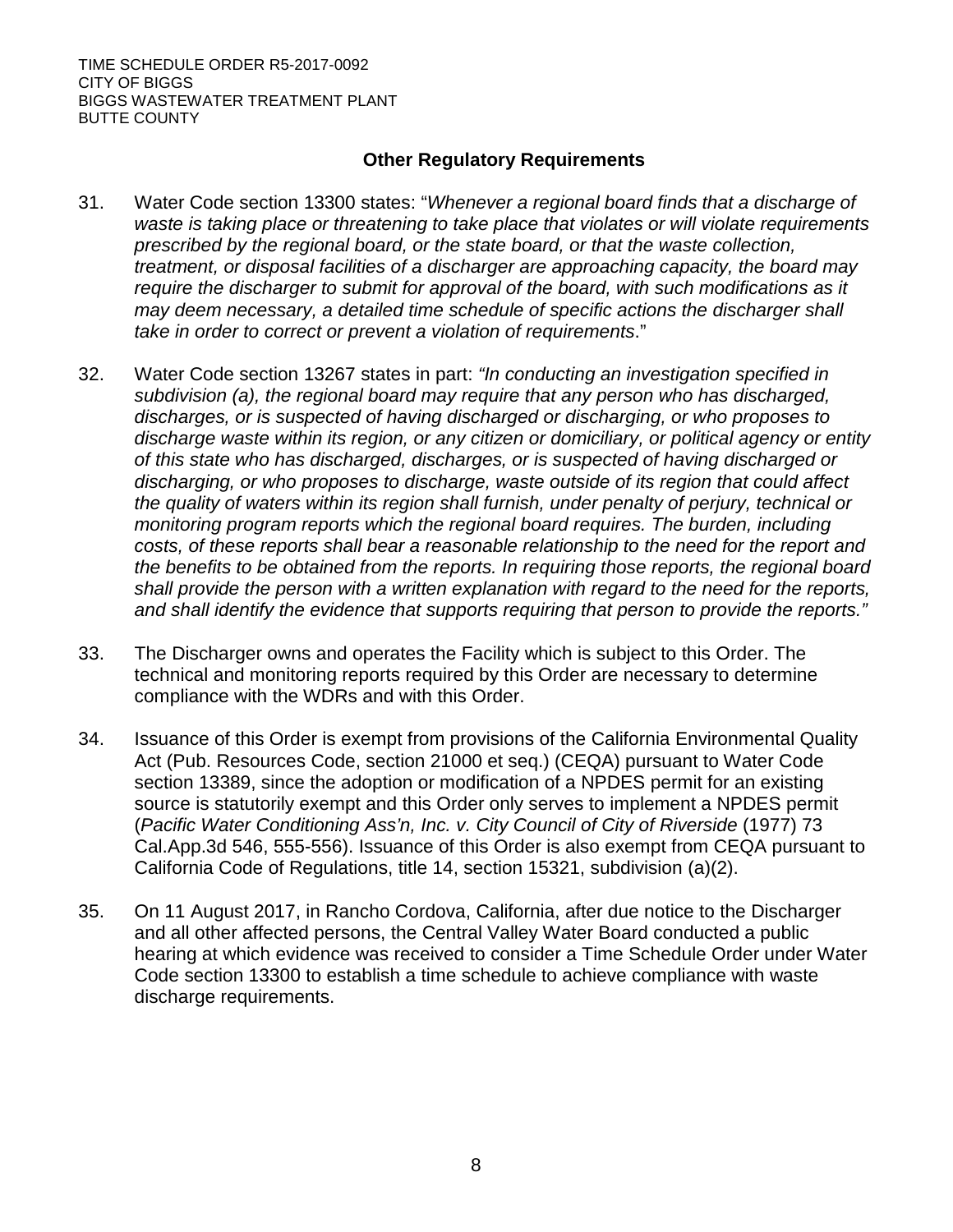## **IT IS HEREBY ORDERED THAT:**

- 1. TSO No. R5-2012-0084 is rescinded upon the effective date of this Order, except for enforcement purposes.
- 2. Pursuant to Water Code sections 13300 and 13267, the Discharger shall comply with the following time schedule to submit reports and ensure compliance with the final effluent limitations for ammonia and total coliform contained in WDR Order R5-2012-0083, as described in the above findings:

| <b>Task</b>                                                                                                                                                                                                                                                                                                                                                                                                                                                 | <b>Compliance Date</b>           |
|-------------------------------------------------------------------------------------------------------------------------------------------------------------------------------------------------------------------------------------------------------------------------------------------------------------------------------------------------------------------------------------------------------------------------------------------------------------|----------------------------------|
| Work Plan and Schedule. The Discharger shall submit a work<br>plan and schedule to achieve compliance with final effluent<br>limitations for ammonia and total coliform as well as the<br>filtration, turbidity, and disinfection requirements.                                                                                                                                                                                                             | 1 February 2018                  |
| Submit and implement a Pollution Prevention Plan (PPP).<br>The PPP shall be prepared for ammonia in accordance with<br>Water Code section 13263.3, subdivision (d)(2). The PPP shall<br>describe pollution prevention activities the Discharger will<br>implement in the short-term and the long-term to reduce<br>effluent concentrations for ammonia and total coliform.                                                                                  | 1 February 2018                  |
| Semi-Annual Progress Reports <sup>1</sup> The Discharger shall submit<br>semi-annual progress reports. The progress reports shall detail<br>what steps have been implemented towards achieving<br>compliance with waste discharge requirements, including<br>studies, construction progress, evaluation of measures<br>implemented, and recommendations for additional measures<br>as necessary to achieve full compliance by the final<br>compliance date. | 1 August 2018<br>1 February 2019 |
| <b>Submit Final Construction Documents.</b> The Discharger<br>shall submit the final construction documents for the<br>compliance project.                                                                                                                                                                                                                                                                                                                  | 1 November 2017                  |
| Start Construction of Compliance Project. The Discharger<br>shall submit notice of start of construction of compliance<br>project.                                                                                                                                                                                                                                                                                                                          | 1 April 2018                     |
| Final Compliance. Comply with final effluent limitations for<br>ammonia and total coliform. Achieve compliance with filtration,<br>turbidity, and disinfection requirements.                                                                                                                                                                                                                                                                                | 30 November 2019                 |

<sup>1</sup>Semi-annual progress reports are inclusive of any progress to comply with final effluent limitations from January 1 through June 30 for the first semi-annual report (due 1 August) and July 1 through December 31 for the second semi-annual report (due 1 February).

3. The following interim effluent limitations shall be effective immediately. The interim effluent limitations for ammonia and total coliform shall be effective until 30 November 2019, or when the Discharger is able to come into compliance, whichever is sooner.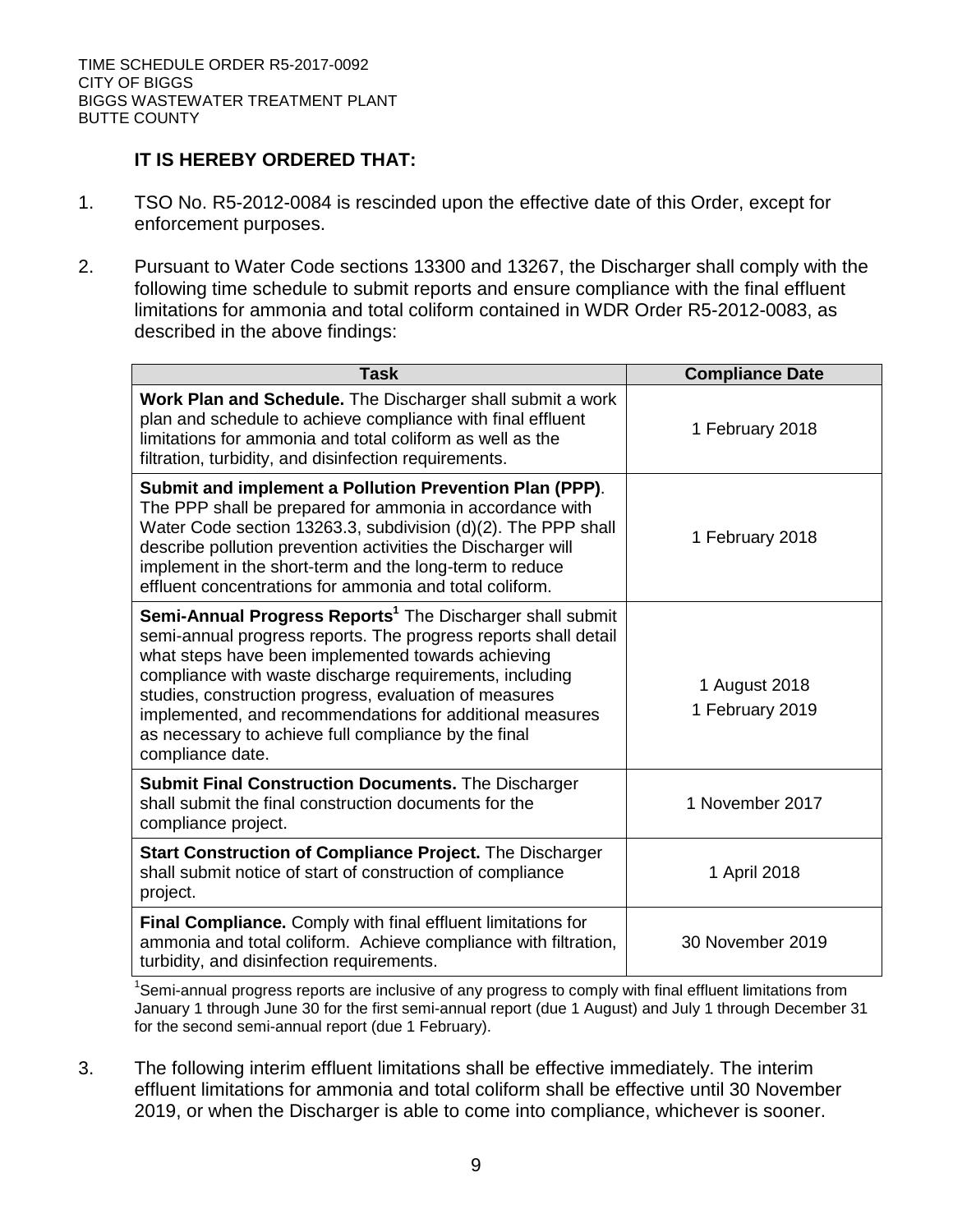| <b>Parameter</b> | Units | Interim AMEL | Interim MDEL |
|------------------|-------|--------------|--------------|
| Ammonia          | mq/L  | 24.0         | 44.6         |

When the wastewater receives dilution of less than 20:1, effluent total coliform organisms shall not exceed:

i. 23 MPN/100 mL, as a 7-day median, and

ii. 240 MPN/100 mL, no more than once in any 30-day period.

- 3. For the compliance schedule required by this Order, the Discharger shall submit to the Central Valley Water Board on or before the compliance report due date, the specified document or, if appropriate, a written report detailing compliance or noncompliance with the specific schedule date and task. If noncompliance is being reported, reasons for such noncompliance shall be stated, and shall include an estimate of the date when the Discharger will be in compliance. The Discharger shall notify the Central Valley Water Board by letter when it returns to compliance with the time schedule.
- 4. Any person signing a document submitted under this Order shall make the following certification:

*"I certify under penalty of law that I have personally examined and am familiar with the information submitted in this document and all attachments and that, based on my knowledge and on my inquiry of those individuals immediately responsible for obtaining the information, I believe that the information is true, accurate, and complete. I am aware that there are significant penalties for submitting false information, including the possibility of fine and imprisonment."*

- 5. In accordance with Business and Professions Code sections 6735, 7835, and 7835.1, engineering and geologic evaluations and judgments shall be performed by or under the direction of registered professionals competent and proficient in the fields pertinent to the required activities. All technical reports specified herein that contain work plans for, that describe the conduct of investigations and studies, or that contain technical conclusions and recommendations concerning engineering and geology shall be prepared by or under the direction of appropriately qualified professional(s), even if not explicitly stated. Each technical report submitted by the Discharger shall contain the professional's signature and/or stamp of the seal.
- 6. If, in the opinion of the Executive Officer, the Discharger fails to comply with the provisions of this Order, the Executive Officer may refer this matter to the Attorney General for judicial enforcement, may issue a complaint for administrative civil liability, or may take other enforcement actions. Failure to comply with this Order may result in the assessment of Administrative Civil Liability of up to \$10,000 per violation, per day, depending on the violation, pursuant to the Water Code, including sections 13268, 13350 and 13385. The Central Valley Water Board reserves its right to take any enforcement actions authorized by law.